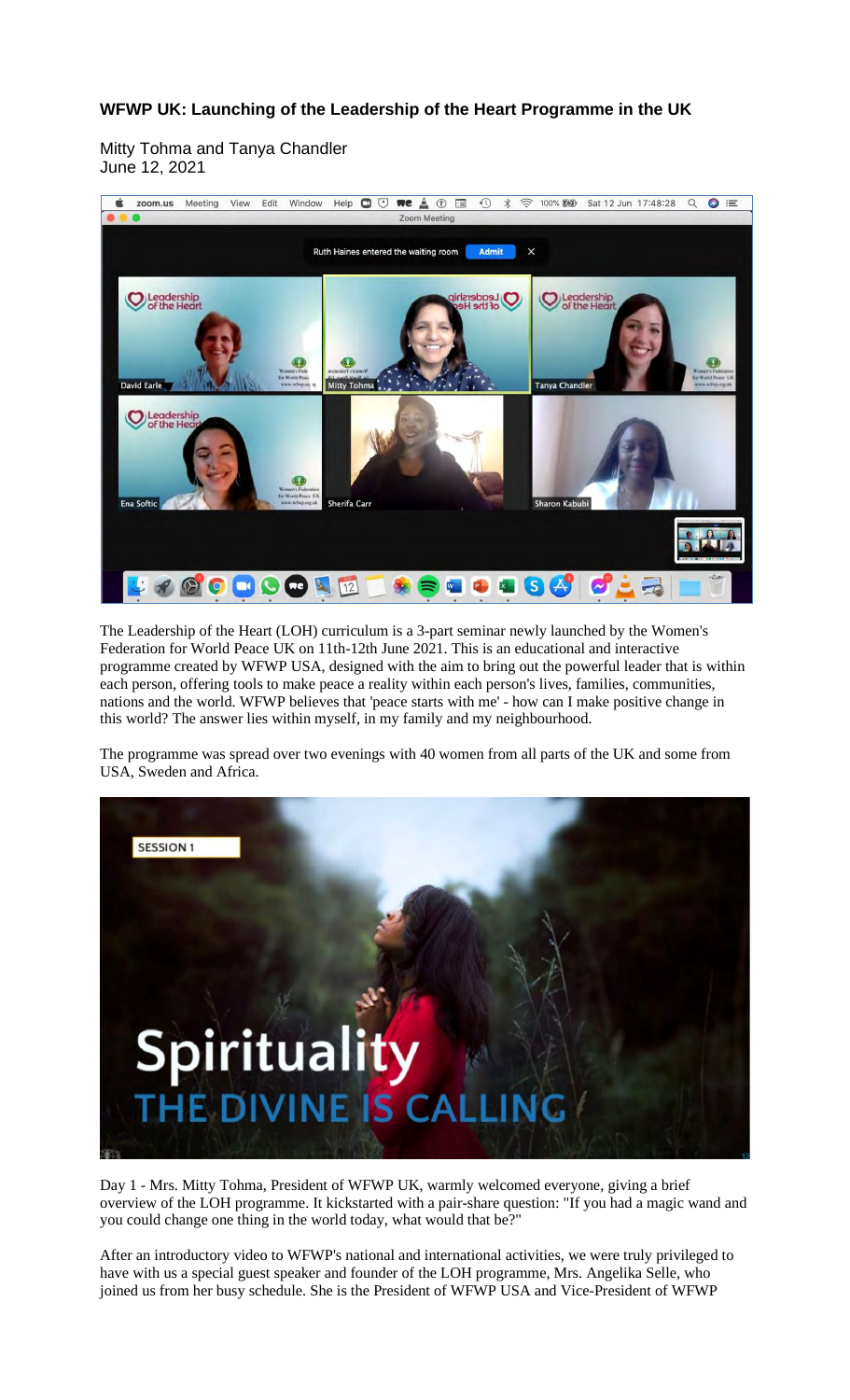International North America since 2010. Before then she served in various public roles, both secular and sacred, and received the "Crown of Peace Award" in 2004 from the Interreligious and International Peace Council for exemplary Leadership in Reconciliation and Peacemaking.

Mrs. Selle described the background and motivation for creating the LOH curriculum, which had very much to do with connecting with our Creator first and foremost, and on that basis connecting to our real value as women and dealing with our fears and shadows, which manifest outwardly. "It always comes down to relationships, right? How can we create harmony where we are?" We were very grateful to Mrs. Selle for pioneering and developing this superb educational programme which is continuously developing.



Mrs. Tohma asked the participants to take a few minutes to set their intentions, to keep a pact of confidentiality and make a promise to go on this sacred journey together, encouraging them to write down 3 things they want to gain from the 2-day experience

Our first presenter was Mrs. Tanya Chandler, WFWP UK Bromley volunteer and contributor to various education projects. Mrs. Chandler shared the Introduction of the LOH programme, emphasizing key aspects of leadership, but also delving into what a leader of the heart means, highlighting feminine leadership qualities. She explained that the balance of feminine and masculine leadership qualities is essential in peace leaders.

After a break and a refreshing breathing exercise, Mrs. Tohma introduced the next presenter, Ms. Sherifa Carr, a British Ordained Minister and Activist. Ms. Carr explored Session 1: Spirituality, bringing our attention to the importance of connecting to the Divine, discovering our gifts and even our purpose, and understanding our journey from this source, uniting our passion to a higher purpose.

After the two main presentations there was time for the participants to share their personal experiences in breakout rooms and then all together again. Some women opened up and shared deep accounts of their own encounters with spirituality, their passion and divine calling.

Mrs. Tohma encouraged everyone to keep a journal about the day's experiences to refer back to and thanked everyone for attending Day 1.

Day 2 - Mrs. Patricia Earle, WFWP Birmingham Branch Coordinator, moderated day two. She welcomed everyone and recapped the first day's programme, mentioning the importance of our relationships and living a life of love and kindness. Everyone enjoyed another icebreaker session, where they were asked to share "What's one thing you learned from yesterday?"

Mrs. Earle reminded everyone to review their intentions and encouraged everyone to take time to reflect, review and prepare for the evening's programme. She introduced the first speaker, Ms. Sharon Kububi, who Co-Chairs the Young Women's Speech Contest UK program since 2018. Ms. Kabubi shared Session 2: Self Worth/Self Value, bringing home the importance of knowing who we are, what our value is, and how to heal low self-worth. Amongst other activities, she guided us to visualise how important we are and to positively affirm our true or higher selves. She probed the audience to share their own thoughts about